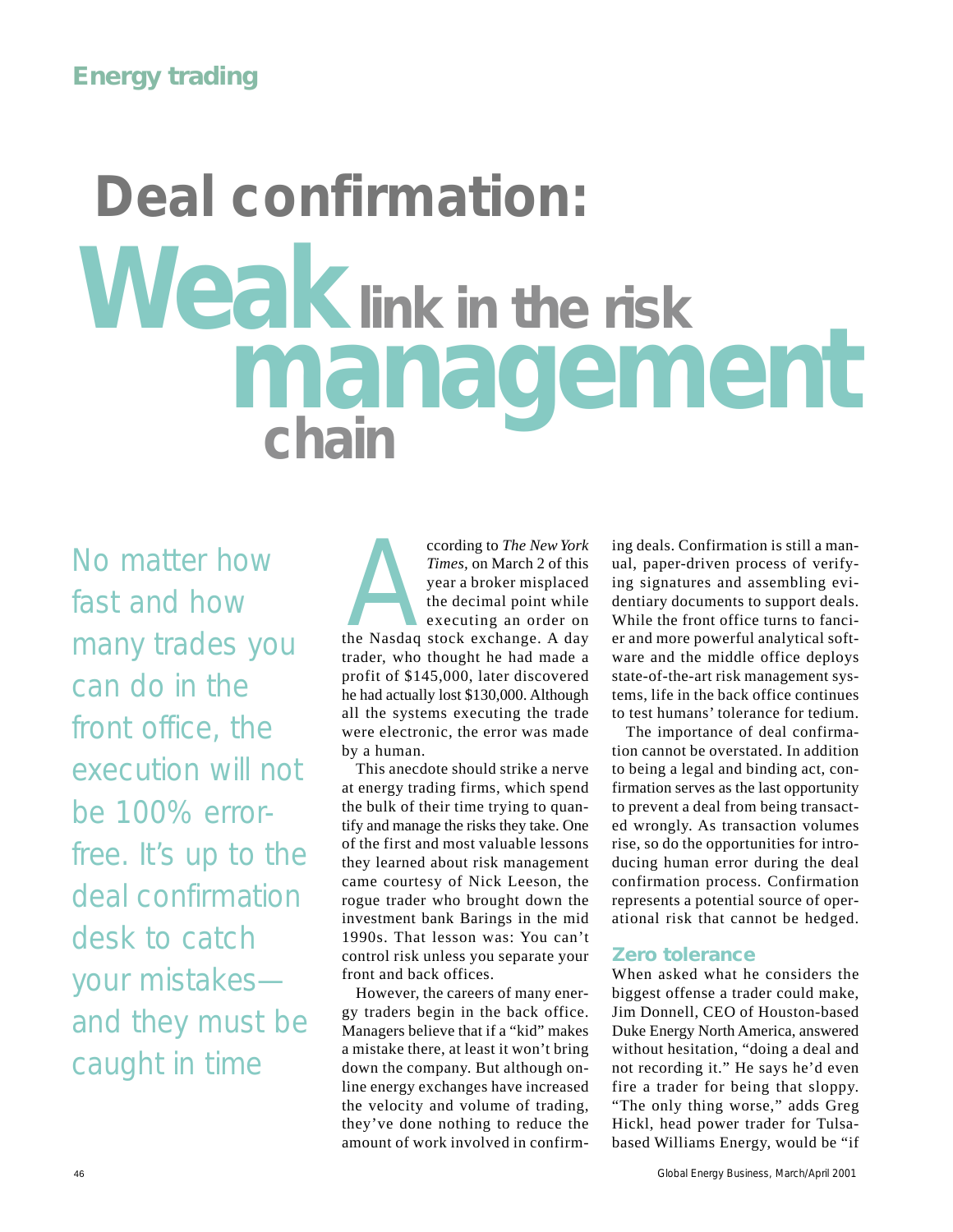# *Types of deals and confirmation methods*

| Type of deal                           | Front-office execution                                                                                                                                         | <b>Confirmation method</b>                                                                                                                                                     |
|----------------------------------------|----------------------------------------------------------------------------------------------------------------------------------------------------------------|--------------------------------------------------------------------------------------------------------------------------------------------------------------------------------|
| Bilateral, direct<br>with counterparty | Traders transact by voice (recorded phone<br>conversation) or on on-line trading platforms of<br>counterparties-such as EnronOnline and<br><b>DynegyDirect</b> | Depending on the culture, either the buyer or<br>seller initiates confirmation. This may be verbal or<br>by fax. On-line platforms automatically generate<br>fax confirmations |
| <b>Brokered</b>                        | Traders talk to brokers (voice-recorded phone) or<br>execute on-line using broker platforms or on-line<br>exchanges (HoustonStreet, ICE, TradeSpark)           | Broker generates a confirmation for each<br>counterparty. However, both counterparties still<br>have to confirm with each other                                                |
| On a regulated<br>exchange             | Whether on-line or in an exchange, these have clearing<br>functions. Examples: Nymex, CBOT, KCBOT, IPE                                                         | There's no need to confirm as the exchange is<br>the counterparty and clears the deals                                                                                         |

## *Possible sources of error*

■ Missing or trader drawer transaction: A trader makes a transaction but forgets to record it. This carries tremendous risk, as no one else knows about it until settlement.

■ Buy vs. sell: A trader buys energy but accidentally enters it as a sale, or vice versa. This is very dangerous, as it would result in a double profit and loss (P&L) hit. Assuming that the verbal trade was done correctly but one party enters it incorrectly and the error is not caught, the trader may be reporting an incorrect P&L on this trade. Once the

a trader tries to hide a trading mistake."

At energy trading firms, mistakes have little chance of remaining covered up for long. If their electronic systems are working correctly, both the middle and back offices should receive a confirmation from the broker or counterparty for every deal made. But when markets are volatile, Hickl explains, "honest" mistakes are more likely to happen, and the back office may have a difficult time catching them. The proliferation of streamlined systems that enable a trade to be entered in 15 seconds or less and generate its own confirmation are giving front offices more control over the risks inherent in the use of manual, backroom processes.

It's important to realize that although process automation and systems integration can mitigate confirmation risk,

error is discovered, usually at settlement, the incorrect P&L is reversed while the correct P&L is reported in a double whammy (a gain or loss).

■ Phantom deal: Similar to when a trader does not record a deal, this is the case of a deal being entered twice. A large company last year reported a multi-million dollar gain as prices moved up significantly over several months. After they took the erroneous loss off their books, this resulted in a very favorable profit

swing. This could have easily gone the other way.

■ Other errors: deal attribute misspecifications—such as price, volume, delivery point, period, currency, or counterparty, to name a few. These could be caused by miscommunication, writing errors, typing errors, spelling errors, misinterpretation, or forgetfulness. However, these errors usually do not create the huge profit and loss swings that the buy/sell error, phantom, and missing deals cause.

*Although process automation and systems integration can mitigate confirmation risk, they cannot eliminate it—because humans are still involved in the process* 

they cannot eliminate it—because humans are still involved in the process. Once two traders make a deal, the middle or back office of their companies still must contact each other to confirm its details.

#### **Go with the deal flow**

Although the front, middle, and back offices have slightly different responsibilities at different energy trading firms, this is not evident to the outside world. All energy traders do business in much the same way (Figure 1). At most trading houses, trades are made

and entered—captured, in other words—in the front office by traders, their analysts, assistants, deal input clerks, or even by a pool of deal-capture specialists.

Trade capture is important for several reasons: for correct invoicing, proper risk control, and acknowledging "intent to pay." Depending on the type of deal (see table), the confirmation desk will either phone or fax the counterparty to confirm it, wait to receive a confirmation from the other party, or initiate a confirmation. If the deal was done on an on-line exchange, the confirmation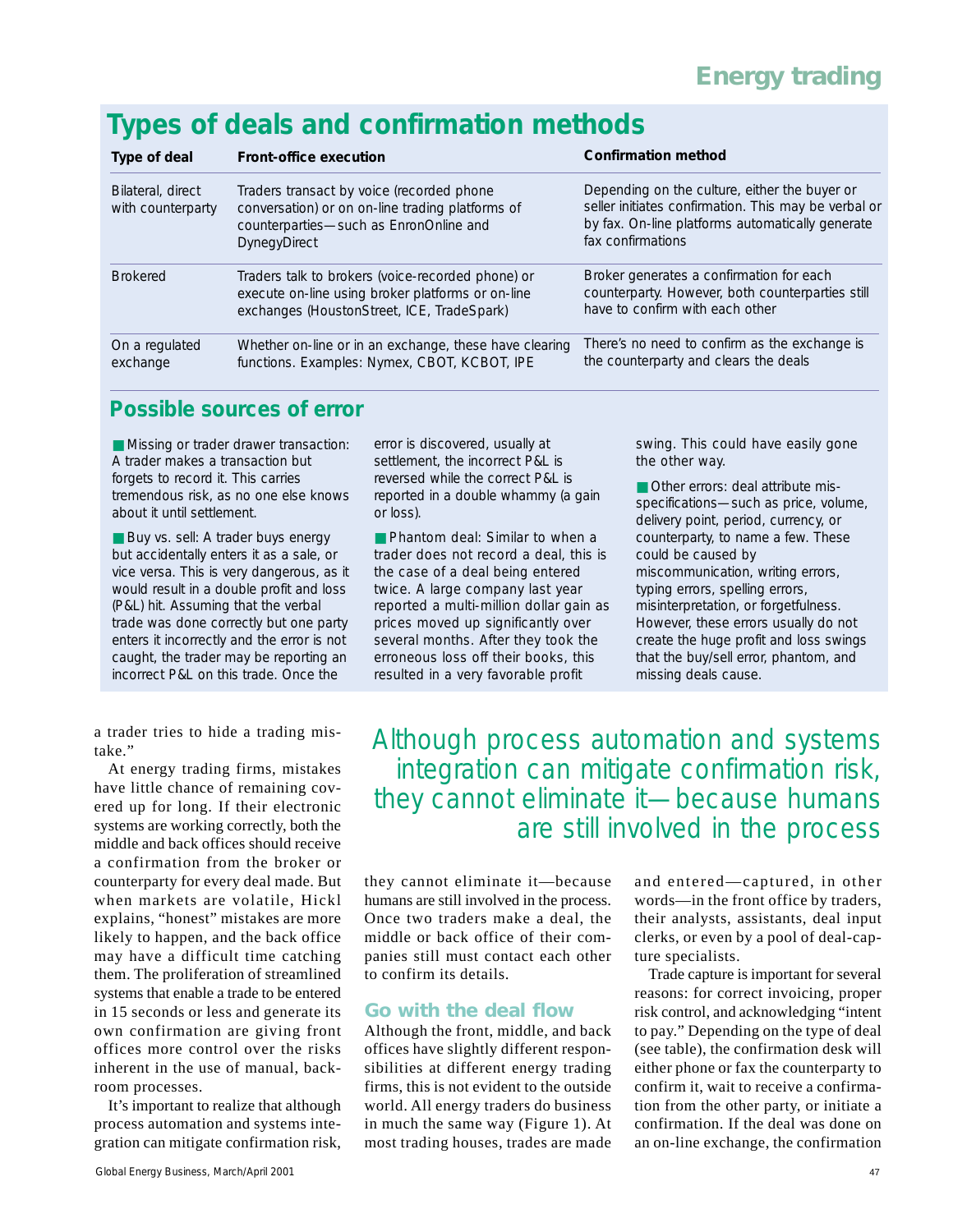desk will also check to see that the exchange recorded the transaction. If a trade has a physical component, the seller's scheduling desk also plays a role, by "nominating," or scheduling, the flow of energy.

#### **A steep learning curve**

As mentioned, neophytes may comprise much of the staff of back-room confirmation desks. They have a lot to learn back there, including the jargon

of the industry and the difference between floating- and fixed-price deals.

It helps if these entry-level personnel are quick studies, because in many ways energy trading is more complicated than financial trading. In financial markets, no more than 20 currencies or 10 interest rates comprise the universe of traded commodities. In equity markets, there are thousands of stocks, but no forward market (with the exception of equity options).



## **Deal flow process**

*1. At most trading houses, trades are made and entered—captured, in other words—in the front office by traders, their analysts, assistants, deal input clerks, or even by a pool of deal-capture specialists*

In the North American gas market, by contrast, there may be 60 basis locations each trading two years out at any time. Newcomers also have to learn to handle options, thousands of price points (specifying delivery location and time period), and deals for transmission and storage capacity. If the market has high volatility, large notional values, large transaction volumes, low margins, and long settlement cycles as physical energy markets do—the dangers of using antiquated processes are far greater than in financial markets, which trade in "virtual" money.

The physical nature of commodity electricity raises the complexity of trading it to another level. In the U.S., electricity is specified on an hourly basis. In the U.K., it's half-hourly. In Germany, it's every 15 minutes. Volumes and prices must be specified for each time slot. In physical deals, the high penalties for throwing the delivery systems out of balance behoove counterparties to capture and confirm deals with great accuracy.

#### **To err is human**

As the transaction volume and volatility of a market increase, so do the chances of making a mistake and the penalties for doing so. Mistakes can be made when a trade is made, when it is entered into the system, when it is confirmed, when energy is delivered, and even as late as when a payment is made. Modern electronic trading systems incorporate many checks and balances to help catch human errors, but some still slip through.

The manual process of deal confirmation is particularly error-prone because it may require the handling and matching of media as different as paper faxes, tapes of phone conversations, and electronic files. Exacerbating the problem, there is no industrystandard confirmation form. Nothing prevents a trading firm from burying a paragraph of legalese at the bottom of its document, which is why traders like to hire people for the back office with a strong attention to detail. Ironically, paper fax and verbal confirmations are still the preferred media,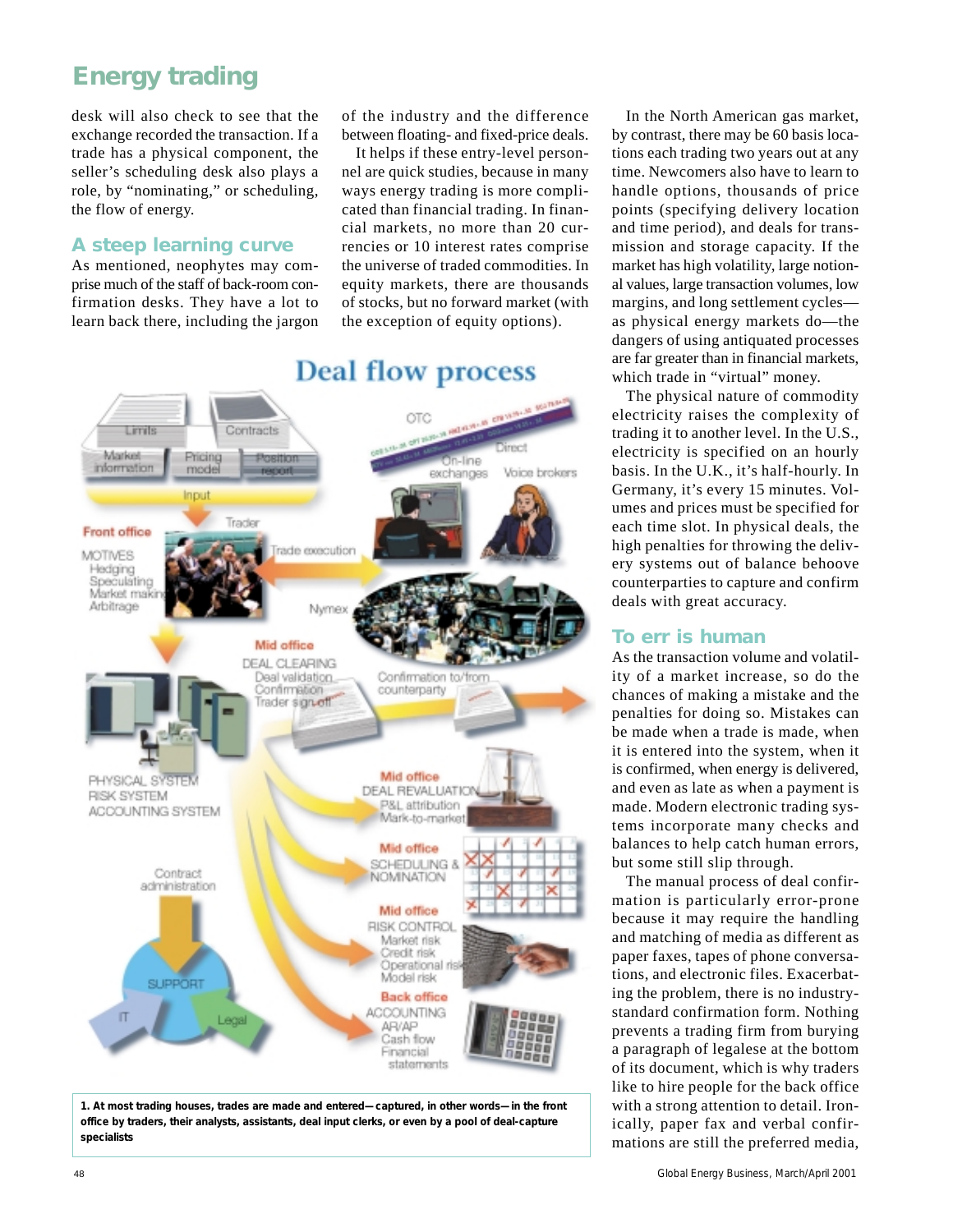as e-mail is still not considered secure enough. Even the simplest deal may generate three to five faxed pages for confirmation purposes.

Because energy trading is so complex and demands such high accuracy, deal confirmation is a stressful job. One trader reports that the people who do deal confirmation at his firm dread hearing from the firm's traders, because they only call when someone in the back office makes a mistake. Some companies try to reduce the stress by distributing the confirmation workload throughout the day. But at most others, the rule remains hard and fast: All transactions of the previous day must be confirmed by noon the next day.

#### **To catch an error, divine**

How successful are humans at catching errors made at the deal-confirmation stage? It depends. One top trading firm—whose confirmation desk is staffed by new hires that typically last only last six months on the job—estimates that as many as two out of every five deals it makes contain an error of some kind. Another which entrusts this task to more-senior personnel—estimates a 5% error rate. But this does not include spot deals which start the next day.

Unlike market risk, which can be managed, the operational risk related to errors in deal confirmation cannot be hedged in ways other than building a wall between the front and back offices, endless checking and rechecking, and using good personnel and procedure management practices. Money is also a factor in dealing with confirmation errors. If a firm fires someone who makes a \$500 mistake, it will then have to spend many times that to train someone else to do his or her job.

#### **Legal risks**

Rather than wait to receive deal confirmations, some traders initiate them, both for legal reasons and to exert greater control over the process. There are two types of confirmations in use today: positive and negative. A positive confirmation requires both parties to agree that a trade has been made



*2. If both parties to a deal are subscribers to the company's service, they would send their version of its details to Confirmation Clearing Corp (CCC) and have CCC do the work of matching and confirmation. Note the connections to EnergyClear and NexClear, which are responsible for clearing and settlement*

between them, and that the trade meets agreed-upon specifications.

A negative confirmation, by contrast, presumes that the other party has agreed to the deal unless it is notified to the contrary by a certain date and time. This practice, which speeds up the confirmation process (and therefore enables increases in transaction volume) is the norm at on-line exchanges. EnronOnline, for instance, automatically sends a confirming fax to every party with whom it does a deal. If it fails to receive a response to the contrary within a certain number of business days, Enron assumes that the deal is confirmed. The main problem with negative confirmation is that it allows a counterparty that spots a mistake in its favor to keep quiet about the error.

*Automatic trade confirmation is the first step on the road to straightthrough processing*

#### **Toward automation**

Several vendors of trading software have added automatic deal confirmation to the list of features of their integrated product suites. Among them is Houston-based Altra Technologies, whose vice president David Hanson explains that, "Automatic trade confirmation is the first step on the road to straight-through processing."

Trading firms have begun to take notice of straight-through processing (or STP, a term that implies the removal of humans from all points along the deal-processing chain) for obvious reasons. Less-costly and more-powerful integrated systems and middleware will doubtless foster the proliferation of STP, allowing more traders to automate their existing, manual deal-confirmation processes. However, the complete automation of energy trading industry-wide will still require standardization. All market participants—including their legal departments—will have to agree on a common format and procedures for confirming deals.